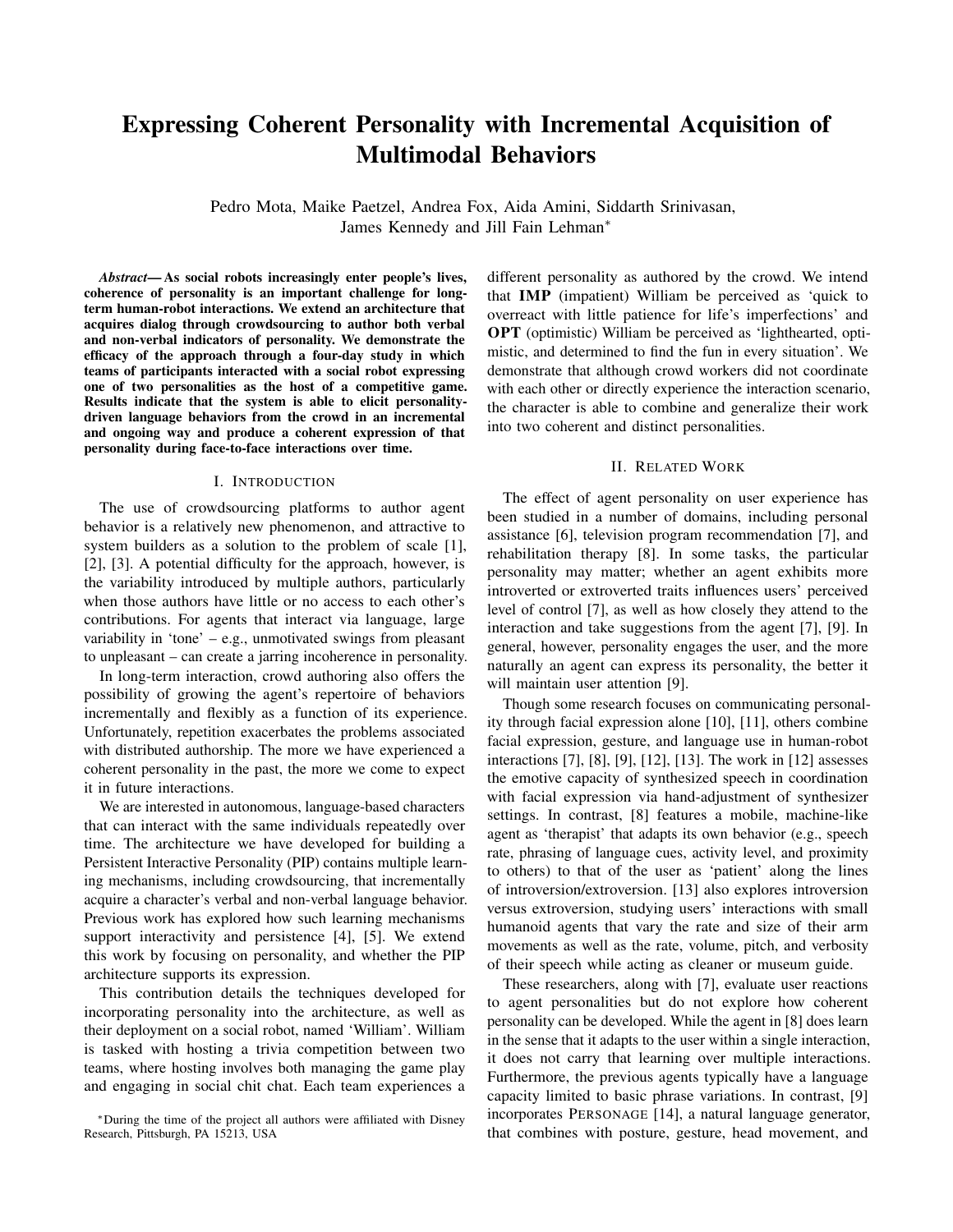facial expression to produce a variety of expressive phrasings in a full-body robot offering restaurant recommendations.

Despite their success in expressing personality, [9] and the other systems described above are largely hand-crafted approaches for agents to exhibit a single static personality. Because of this dependence on predefined traits, these techniques do not scale well and limit the range of expression an agent has in an interaction. [15] attempts to tackle this limitation by providing an 'infinite personality space' for a mobile, rover-like agent that explores an area by making behavioral decisions. By using a combination of factors in a continuous space to determine the robot's motor movement, unique and distinct personalities are created for each instantiation of the agent. Because the problem of conveying personality in a language-based interaction cannot be expressed on a continuous scale, this approach does not transfer to characters engaging in language-based interactions.

Developing an agent's personality incrementally over time is a relatively unexplored concept. There have been efforts to achieve continuity, but an agent that can 'remember' cached experiences when faced with similar interactions [16] or adapt game play based on a prior interaction with a human player [17] is not learning personality but recalling situational strategies. The approach to automatic contentauthoring described here is not only scalable but also, like [15], allows the agent to develop its personality over time. In contrast to [15], the current method expands the definition of personality to multimodal, language-based interactions.

#### III. RESEARCH QUESTIONS

The purpose of the current work is to explore whether a coherent personality can emerge from the incremental acquisition of language behavior from crowd workers. Three related questions shape the inquiry:

**RQ1** Given only simple personality descriptions as part of a semi-situated narrative, can crowd workers generate dialog lines that are perceived as *in character* by others?

This question relates to the usefulness of crowdsourcing as a technique for dialog generation with personality-driven features. To acquire dialog behavior, PIP characters provide crowd workers with a narrative that describes the situation for which a dialog line is needed, either to be used by the robot's character or to compare against a human reply. In previous characters, the task required only that crowd workers write a line that they would, themselves, produce in those circumstances. When authoring for William's turns, however, the task requires writing for someone else, and it is not clear if the crowd working platform can do that task well. We evaluate the efficacy of crowd authoring by asking whether lines written for a personality are judged to be acceptable less often than lines written without reference to personality.

**RO2** Can an agent using incrementally-generated dialog and accompanying facial expressions produce a *coherent* personality experience over time?

This question relates to how the individually authored pieces are perceived by Williams' conversational partners in the

context of interaction. Even if each line and expression produced by the crowd has been judged to be in character, there is no guarantee that the real-time combination of the pieces produces a coherent multimodal signal over time. We evaluate coherence of the robot's behavior both by measuring how much personality was exposed to each player over time and by asking participants directly via a survey.

RQ3 Can an agent using incrementally-produced dialog and accompanying facial expressions produce a *distinct* personality experience over time?

This question also relates to the participant's perception, but is separated from RQ2 because even if each line and expression has been judged to be adequately in character and their combined use has been coherent, there is no guarantee that the resulting experience creates the intended impression. In other words, each of the two versions of William could be coherent without the two versions being distinct. We evaluate distinctness with participants' ratings of the robot along a number of personality dimensions.

#### IV. DESIGNING FOR PERSONALITY

The research questions motivate an interaction design in which there is opportunity to learn, portray, and contrast personalities. We created a competitive game where both the game play structure and social chat afford those possibilities. The competition is a trivia contest in which the user thinks of a character from an animated movie that William must guess by asking yes/no questions. Points are awarded based on how often the robot has guessed the character for that team before. Chit chat occurs before and after playing the trivia game and is centered around how the individual and team are doing in the competition. Personality-driven behavior is acquired for both game and chat stages, with social chat being the natural locus for ongoing dialog-learning after deployment.

## *A. Platform*

William is embodied in a back-projected Furhat robot head [18] with an adult male face (see Fig. 1). The head sits at about eye level on a stand that hides the controlling computer. Visual input from a Microsoft Kinect V2 on a tripod behind the robot tracks the body of the player and controls William's eyes and 2-DOF head movements. The stand also supports a touch screen, which players use to identify themselves, and a Logitech C920 camera whose output is sent to cloud-based Microsoft Bing ASR. William computes its response as described in Sec. IV-B. The reply is then synthesized using the male CereProc voice *William* and delivered via Furhat's speakers. Corresponding lip movements are controlled automatically by the Furhat platform, while facial expressions are computed as described in Sec. IV-D.

#### *B. Agent Architecture*

Previous characters built in the PIP architecture have explored persistent interaction either solely through task [4] or chit chat [5] applications. William represents an extension of the architecture to accommodate both kinds of dialog (Fig. 2a). An interaction with William is composed of a sequence of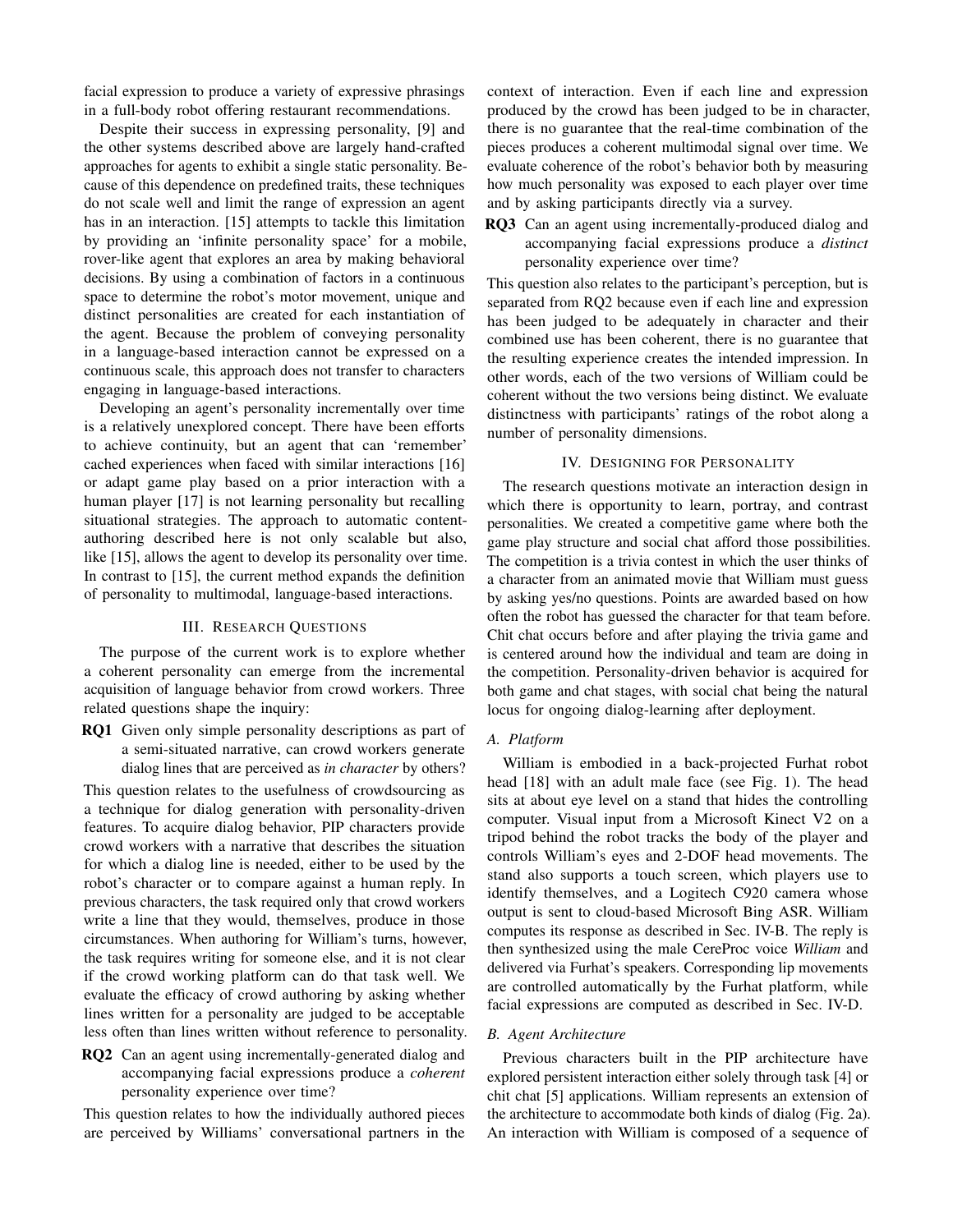

Fig. 1: A user and William during interaction.

stages encompassing both types of dialog, interleaved in a fixed manner (Fig. 2b). As most of PIP's mechanisms have been described elsewhere, we review them only briefly here and then focus on their particular use in learning and expressing personality in William's task.

The main data structure in a PIP character is a dialog graph for interactions learned incrementally over time. In William's case, there is a dialog graph for each interaction stage. Each node in the graph corresponds to a collection of semantically similar utterances, where similarity is defined by the angle between the vector representations of the utterances in an Embedding Space (Fig. 2a: bottom-left). The Embedding Space was produced using doc2vec [19], trained with soap opera scripts (to reflect the social chat portion of our task) and documents related to the animated characters in the game (to cover situations where users might discuss the characters).

Social conversations emerge from graph traversal by first matching the user's utterance with a node that is a continuation of the current path, then selecting an utterance from one of its successor nodes. An utterance matches if its similarity value falls above an empirically-defined threshold with respect to the embedding space. Each node also has an associated context, and possible responses are ranked based on context overlap. For William, the context were pre-defined to be *familiarity*, *agent personality*, *agent gender*, *user gender*, *user performance*, *team performance*, and *last game result*. Task dialog emerges in the same way as way as social dialog, except that the task graph is static and needs to be specified *a priori* in order to trigger task related actions according to the traversed nodes.

Like other PIP characters, William's behavior changes over time due to three types of learning: fully-situated (language from users), semi-situated (language from crowd workers), and re-situated (language from generalization). Fully-situated learning is driven by conversational failures in face-to-face interactions and is predicated on access to all available dialog history and corresponding context. Semisituated learning occurs through crowdsourcing in which crowd workers only have access to a narrative description of the context and a partial history. Re-situated learning is the generalization of language, acquired by the other mechanisms, to contexts other than that in which it was first learned. In this study, trivia game language was hand-authored and personality-independent for consistency across conditions. Social language was initialized pre-deployment using semi-



(b) Interaction stages.

Fig. 2: The generic PIP architecture (Fig. 2a) and William's pre-determined sequence of interaction stages (Fig. 2b).

situated learning and acquired dynamically during the study via all three learning mechanisms. The dynamic learning procedure took place at the end of each day of the study. An expert designed an initial set of possible non-verbal behaviors during pre-deployment based on the target personalities and possible contexts. For each context the appropriateness of all expressions was learned through crowd-sourcing and general rules for dynamically enriching the language content with non-verbal behavior were derived from this initial evaluation.

## *C. Personality through Language*

Much of William's language behavior comes from semisituated learning either pre-deployment or after the contest has begun. This method of dialog acquisition occurs through an autonomous pipeline of Human Intelligence Tasks (HITs) on Amazon Mechanical Turk (AMT). There are two stages in the pipeline: authoring and editing. In the authoring stage, workers are asked to write a single line of dialog based on a story narrative and up to five lines of previous conversation. The narrative provides constraining context to the author and the initial variable values that should hold when the line is considered for use in the future. William's personality is one such variable, and, thus, workers need to consider it when authoring lines. In the editing stage, workers are asked to judge a set of authored lines given exactly the same narrative. Three different workers provide responses per HIT. Judgments are made on a 0-5 scale and dialog lines are added to the graph only if they receive a sufficiently high average rating. Thus, a single HIT can expand the graph with multiple lines.

To ensure chat will be experienced even in the first interaction players have, William uses the AMT pipeline to generate initial graphs for all social interaction stages prior to deployment. HITs are generated for each possible combination of context variable values relevant to an interaction stage. An accepted dialog line is randomly selected for further expansion and included in the dialog history to acquire the next response set. This loop continues until a depth of four is reached, with alternating turns representing William or the player. During this graph-initialization process, lines that anticipate player dialog simply require crowd workers to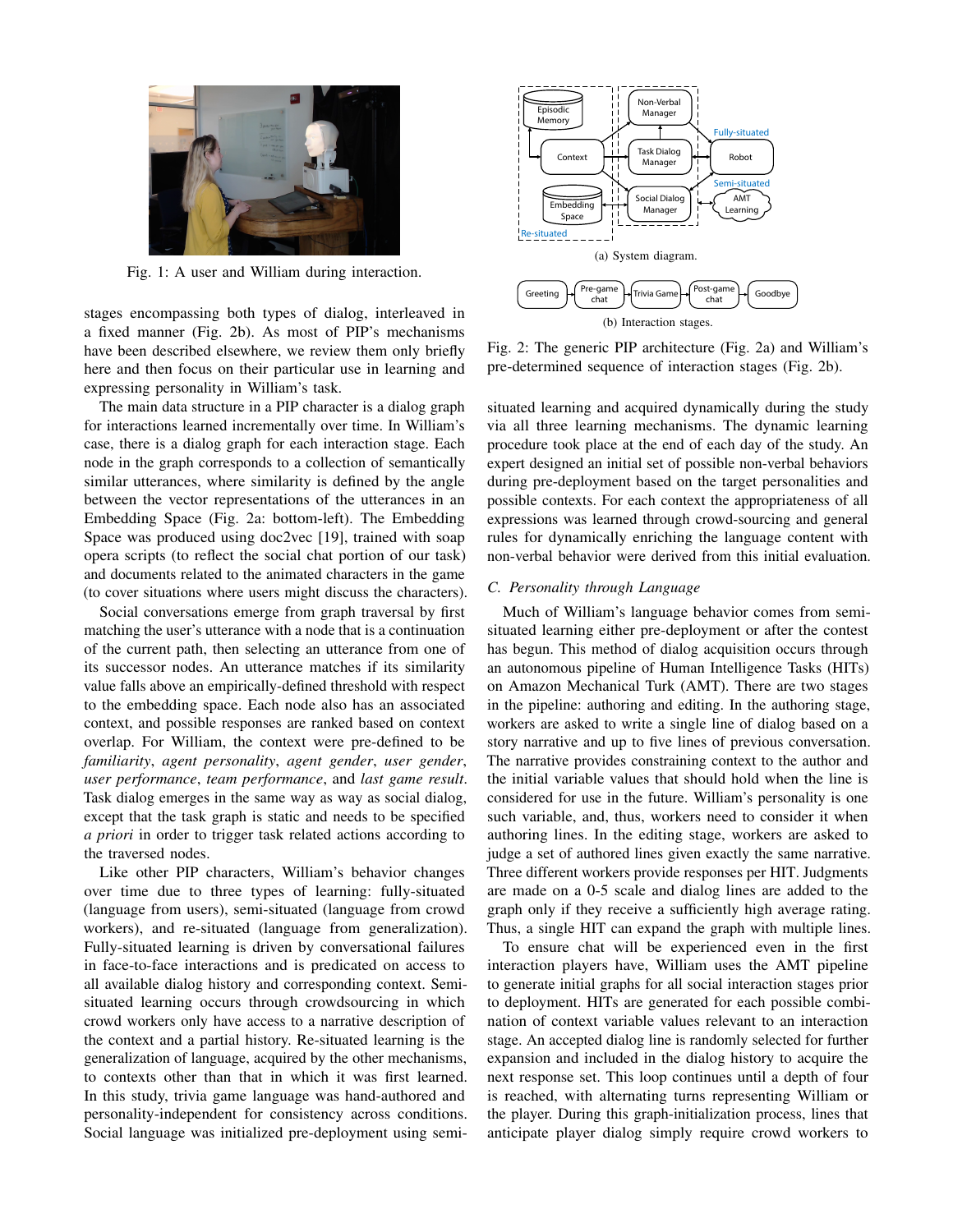respond based on what their own behavior would be in the situation described. But when the output of the HIT is to be used by William, the narrative includes a description of either the OPT or IMP personality, and workers are told to author/judge dialog lines relative to that characterization. From a system design point of view, the personality variable is no different from other context variables. From the worker point of view, however, it adds complexity to the HIT because workers need to produce or judge lines based on personality traits that may differ from their own. It is this distinction between who is expected to say the dialog line (user or William) that allows us to evaluate **RQ1**.

The AMT pipeline is also used as part of fully-situated and re-situated language learning when there is no response for a player utterance, the player's utterance is not similar to anything seen before, or an utterance has been used after generalizing its context. In the case of no response, the full pipeline is used. In the remaining cases, editing HITs are used, allowing the character to filter out errors made by the Automatic Speech Recognition (ASR) and bad language generalizations over contexts (for example, an answer given to a female user may contain pronouns that are inappropriate for a male user). If an acceptable ASR utterance is found, a full HIT for the next turn is generated, allowing William to have an answer if this situation occurs again. As above, lines on William's turns include narrative text related to personality, while lines that reflect player turns do not. If these HITs are approved, the corresponding lines are added as nodes to the dialog graph. This mechanism allows William to incrementally learn by expanding its initial graph in a personality-driven manner.

#### *D. Multimodal Personality*

The robot platform allows two non-verbal modalities to be controlled: voice tone and facial expression. Both were used to create a lifelike impression of the character and to enhance the personality expressed by the robot.

#### Voice Tone

CereProc voices allow several modifications to the synthesis of an utterance, including labeling emotion, changing speech rate, and adding pitch contours. The *cross* emotion tag was used for IMP William to impart impatience. Following [20], OPT William was given a faster rhythm and accent on phrase-final words to create a happy voice. These hand-crafted settings were validated pre-deployment in an on-line study in which participants rated the virtual robot performances of dialog lines by neutral, cross, and happy voices given either an IMP or OPT personality description for the character. During game play, William switches between neutral and personality-based voice to avoid overacting. The choice of which voice to use is tied to the selection of the facial expression, as explained in the following subsection.

# Facial Expression

The robot's facial expressions were created by an expert using the Furhat SDK [18] and transferred to the physical

robot as accurately as possible. Expressions were used in two different scenarios: in-game responses to participants' yes/no answers to trivia questions, and social chat. For the in-game responses, different expressions were evaluated on AMT with more than 120 crowd workers. Then, we selected the expressions that were rated significantly higher in each personality. As a result, the IMP character gives a brief neutral acknowledgement to positive responses but reacts impatiently if participants respond to a question with "no". In contrast, the OPT personality reacts joyfully if the user responds with "yes" and surprised otherwise. The expressions may be accompanied by a short nonlinguistic utterance.

For social chat, a hand-crafted set of possible expressions is tied to the interaction stages based on the language learned pre-deployment. The utterances from the first expansion of the initial dialog graph were analyzed in order to manually create six different expressions per personality. These expressions were evaluated on AMT with 40 crowd workers, and the 4 expressions best rated for each personality were selected. All expressions performed during social chat were accompanied by the happy or cross voice for the respective personality. During the game, the voice was always neutral except for OPT William's responses to positive replies, which used the happy voice. The cross voice was not applied to the game questions, because questions follow a different voice contour in the synthesis, which is difficult to understand in combination with the high speech rate of the cross voice.

In the previous step we obtained the expressions to be used in social chat. But it should not be assumed that we can use them in every situation without breaking coherence in personality, as context needs to be taken into account. For example, showing a happy smile might not be appropriate if the conversational partner just lost a game. Given the number of possible context instantiations, having to author such personality coherence rules is a considerable effort. We alleviate the developers' effort by having the robot learn the appropriateness of each expression in a semi-situated context from AMT by choosing sentences from the initial graph expansion. Two sentences were randomly chosen for each possible context variable assignment. Then, we automatically generated one video per dialog turn and possible expression, and acquired judgments about how likely it would be for the character to convey the corresponding utterance shown in the video. The previous dialog turns were also provided to give context. Five crowd workers per task were asked to judge the expression and voice tone given the description of the character's personality. The ratings used a six point Likert scale ranging from 'very unlikely' to 'very likely'. As a result, William learned the appropriateness of each expression in every context. In addition, it learned that the initial connotation of the context (e.g., joyful for winning the game) becomes even stronger for later turns in that same context. Initially, we hypothesized that expressions become less appropriate as conversations unfold, since we have less knowledge about the direction in which the conversation evolved, and, consequently, we also would not know what is the current relevant context. However, the random examples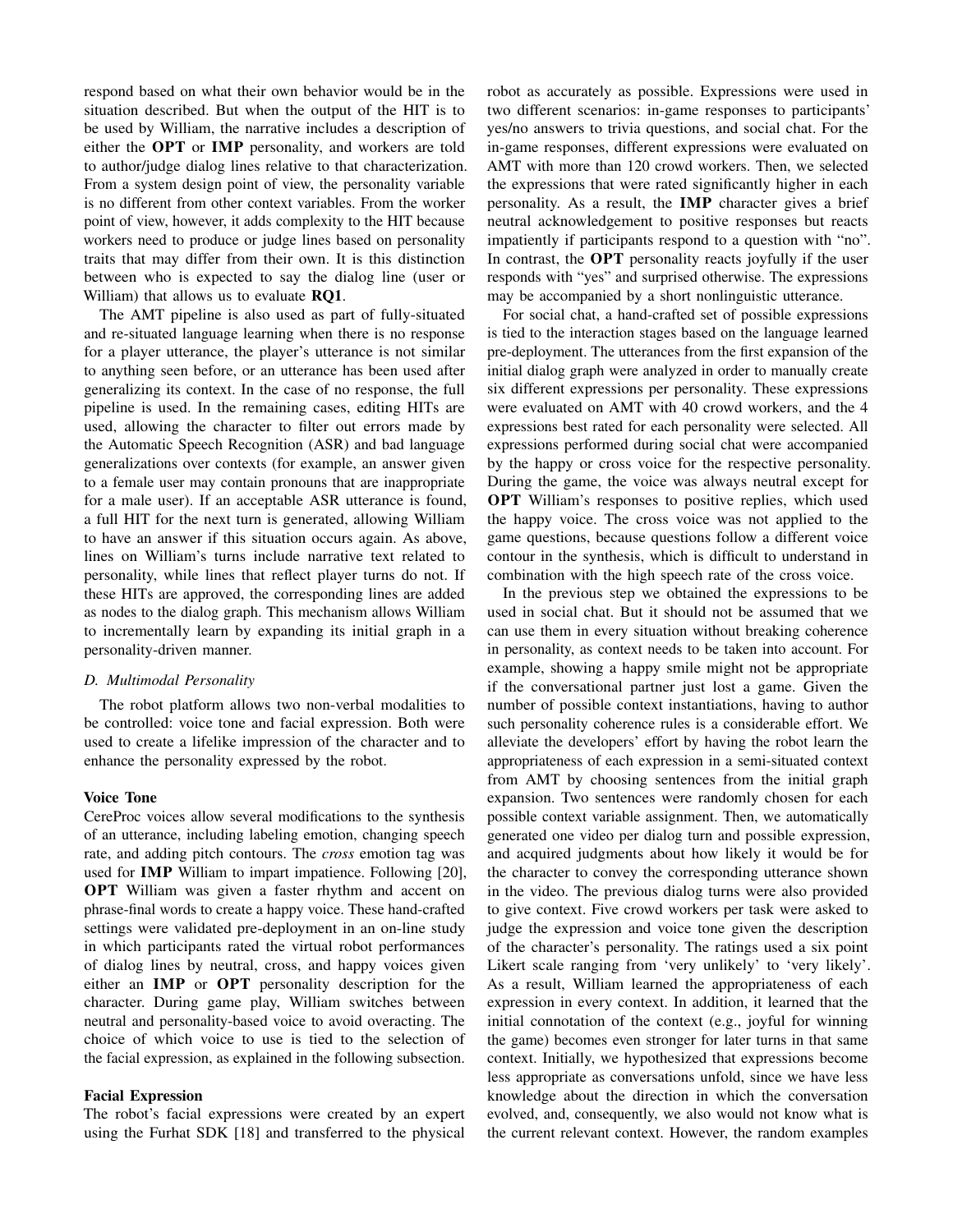show that topic switches rarely occur, and that the original emotion often becomes more intense as the dialog continues. Therefore, we kept separate ratings for the first and later turns to make a situated decision for showing an expression.

During all interactions, the decision to perform an expression was taken in two steps. First, the robot decided which expression would be used by drawing from a categorical distribution where the size of the probability vector is equal to the number of available expressions for the current context. The weight  $w$  for each expression  $e$  in the probability vector was based on the ranking of the expressions according to the appropriateness rating and corresponding standard deviation in the current context. Expressions with higher rating and lower standard deviation were ranked higher. The cumulative distribution function factors in the conversation history to prevent repetitiveness when generating expressions.

In the second step, the robot decides if the chosen expression should be performed or not. The goal was to perform an expression for about every other line, which avoids being too static or overacting the personality. Different decision mechanisms are used depending on whether William is in a social chat or game stage. During the game, the decision was based on the conversation history by taking a weighted random choice using a normal cumulative distribution function. In social chat, if the specific expression fits the context particularly well, or if the expression is rated much higher than the unimodal (neutral) delivery of the line, William might decide to perform an expression for two utterances in a row. If, however, the expression fits the context poorly, or if the neutral delivery is more appropriate, William might not perform the expression. In addition to the context-dependent decisions, the robot adds subtle in-personality expressions like eyebrow raises or frowns to give a more lifelike impression.

## V. EVALUATION

To evaluate the coherence (RQ2) and the distinctness (RQ3) of the two personalities generated using the architecture proposed in Sec. IV, we designed a between-subject experiment with *personality* as the independent variable. The dialog graph produced by all subjects also provides the data for evaluating the efficacy of the semi-situated pipeline (RQ1).

#### *A. Participants*

In the evaluation, 25 employees were recruited for the experiment. Two subjects withdrew, leading to a slight subject imbalance; 23 participants (13 female; age *M*=29.87) were assigned to the two conditions with 13 subjects in the OPT condition (7 female; age *M*=31.15) and 10 in the IMP condition (6 female; age *M*=28.20). 69.57% of participants had interacted with the physical robot platform (not the William character) at least once before this study (76.92% in OPT condition; 60% in the IMP condition). All participants are currently living and working in an English-speaking environment, 60.87% of them are native English speakers (OPT: 61.54%; IMP: 60%), and 52.17% have a native-born American accent (OPT: 61.54%; IMP 40%), which has the best recognition rate for the ASR settings used. The

study was IRB-approved, and participants received monetary compensation for taking part in the study.

### *B. Procedure and Measures*

To engage participants in repeated interactions with William, the experiment was designed as a trivia competition about animated movie characters. Participants were divided into two teams by balancing gender, native language, and prior experience with the robot platform; participants on the same team were assigned the same personality condition. Each interaction corresponded to playing a round of the trivia game. Team members were assigned to play with the same personality, although they were unaware of the existence of different personalities or of any other purpose to interacting with the robot other than playing the game. The competitive setup meant team members had a disincentive for exchanging information about their interactions across conditions.

The competition was held in an office environment for four consecutive days. The robot was placed in a private space without direct human supervision. Prior to their first interaction, participants provided informed consent and received written game instructions. In the beginning of each session, players identified themselves via touch screen. After greeting and revealing the current score, William initiated a short social chat before moving on to the trivia game. The game started with William asking players to think about an animated movie character. The rest of the game play consisted of a variable length sequence of yes/no questions about that character, during which William had two attempts to guess it. The game was followed by another brief social chat before the robot said goodbye. Participants could then either play another round immediately or come back at a later time.

Conversations were logged for later analysis, including the computation of how much and in what modality personality was expressed, as necessary for RQ1 (comparison of personality-driven versus non-personality-driven learning) and RQ2 (coherence of the multimodal personality).

After their last game session, participants were given a questionnaire that covered both demographics and their perception of William. Participants' general subjective experience of the character over time was measured by five questions based on the Intrinsic Motivation Inventory (IMI) [21]. With respect to RQ2, seven questions adapted from [22] and [23] were used to evaluate the quality and coherence of the multimodal expressions. Regarding RQ3 (distinctness), participants were asked to rate the robot on the ten-item personality inventory from [24]. We hypothesized that a significant difference would be observed in at least one personality dimension if we successfully created two distinct robot personalities. Finally, different personalities potentially influence the overall perception of the robot as well. This was assessed by three scales from the Godspeed questionnaire [25] which were selected based on the factor analysis by [26].

#### VI. RESULTS

On average, participants had a total of 10.87 sessions with the robot (10.85 in the OPT condition; 10.90 in IMP) with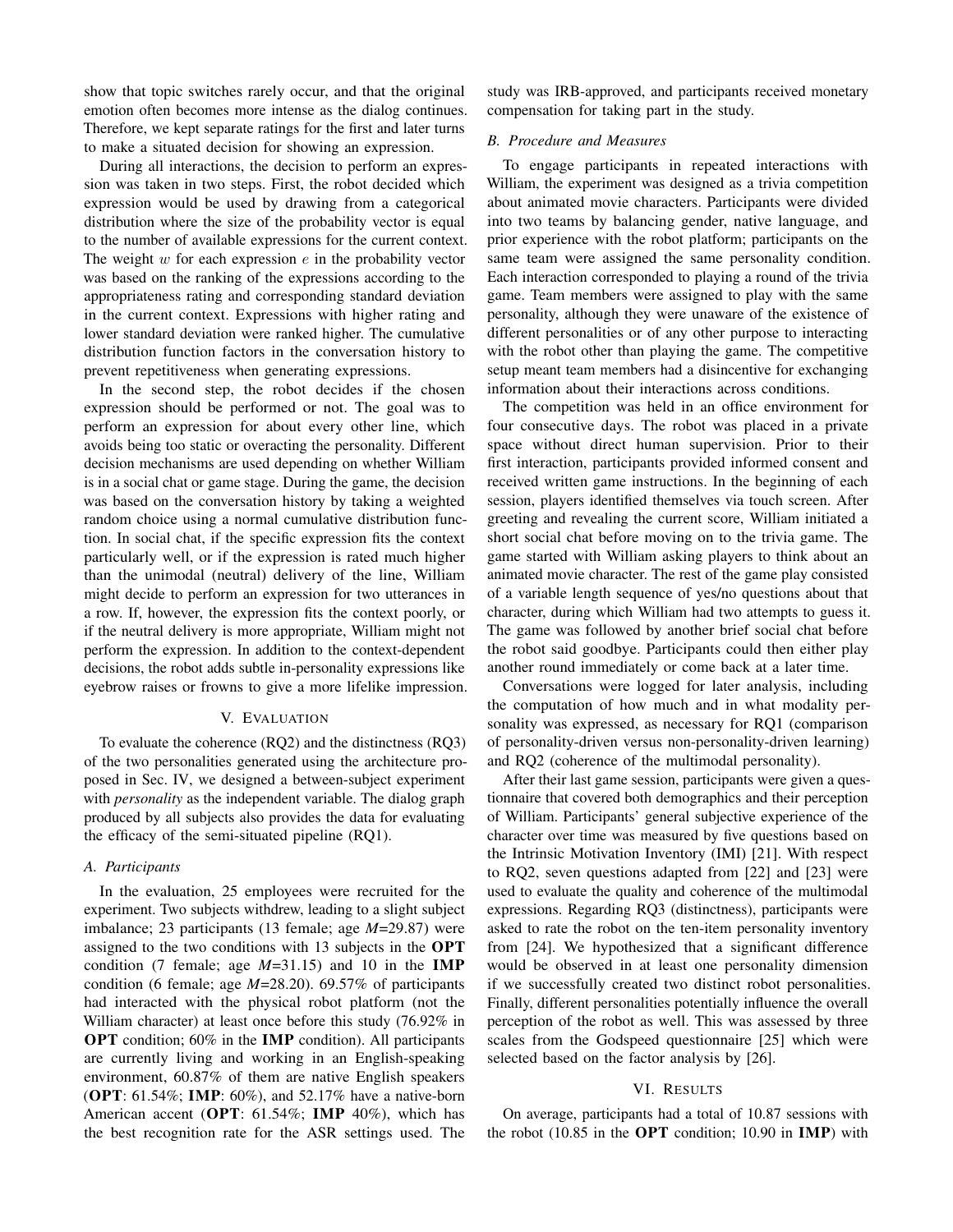an average length of 2.86 minutes (2.92 in OPT; 2.78 in IMP) per session. Overall, 124 different characters were guessed correctly, leading to 328 points (OPT: 162, IMP: 166). Neither the difference in outcome for the competition nor in success rate when guessing characters influenced people's self-assessed success in the game (OPT: *Mdn*=3.0; IMP: *Mdn*=3.5),  $Z = 0.459$ ,  $p = .647$ .

Below we report statistics from users' conversations and their responses to the questionnaire. Shapiro-Wilk normality tests revealed that the survey responses and most conversationrelated measures were not normally distributed, so we use the two-sided Wilcoxon Rank Sum statistic to test for the significant influence of personality as a grouping factor.

#### *A. RQ1: Can crowd workers author in character?*

To answer this research question, we computed the percentage of dialog lines that were added to the graph through semisituated learning for personality-driven versus non-personalitydriven narratives. The comparison reveals whether it is harder to generate dialog lines when specific personality traits are required. Across all semi-situated dialog lines acquired, the observed approval rates were 98.2% (OPT), 96.3% (IMP), and 98.2% (no-personality). Given these results, we argue that the burden of accommodating personality does not make PIP's reliance on crowdsourcing as a learning mechanism impractical. The difference between OPT and IMP suggests some loss of productivity under some personality descriptions, a point we return to in the discussion.

The average rating for the generated lines is another way in which the success of the authoring can be judged. Across all lines, the average ratings were: *M*=4.33, *SD*=1.07 (OPT; *n*=995), *M*=4.24, *SD*=1.17 (IMP; *n*=941), and *M*=4.29, *SD*=1.01 (no-personality; *n*=524). It can be seen that these lines have similar overall ratings, and similar variance, with all averages above a 4 on the 5-point scale. Thus, from these numbers it appears that completing the task with personality poses no greater challenge to the crowd workers than authoring without personality descriptors.

### *B. RQ2: Are verbal and non-verbal expressions coherent?*

As described in Sec. IV, crowdsourcing is employed separately for creating the verbal and non-verbal behaviors of the robot, but a combination of both conveys the personality during the interaction. Survey questions were used to evaluate if the result was perceived as coherent. Overall, on a 5 point scale, the quality of the multimodal behavior was rated to be high: participants felt that William's speech and expressions matched the personality well, that the expressions matched the verbal content of the utterances, that speech and expressions were well synchronized, and that the behavior was expressive (OPT: *Mdn*=4.0; IMP: *Mdn*=4.0, for all of the aforementioned). According to participants' self-assessment, they barely felt distracted by the multimodal nature of the behavior (OPT: *Mdn*=1.0; IMP: *Mdn*=2.00).

Despite the generally promising rating of the multimodality, people rated the combination of speech and expressions to be only somewhat natural (OPT: *Mdn*=3.0; IMP: *Mdn*=3.50), and the conversations to be only moderately engaging (OPT: *Mdn*=4.0; IMP: *Mdn*=3.0). Nevertheless, personality had no significant influence on any of the survey items related to the multimodality of the interaction ( $p > .2$ , for each).

A coherent personality does not only depend on a good interaction between modalities; the robot should also be coherent in the level of personality it expresses during conversations. Players should experience the personality similarly every time they interact with William. Ideally, this expression level is similar across the personalities, to ensure we did not build one 'strong' and one 'weak' personality for the robot. The level of personality exposure is determined from the average rating each line or expression received in the AMT pipeline and the number of times it was used. On average, William engaged in social chat for 10.73 turns per interaction. People had slightly fewer social chat turns with the **IMP** personality (*M*=9.85, *SD*=1.94) than with OPT (*M*=11.41, *SD*=1.51),  $Z = -1.954$ ,  $p = .051$ , possibly because the personality conveyed impatience. The robot verbally exposed a stronger OPT personality (*M*=4.2, *SD*=0.06) compared to the IMP robot ( $M=4.05$ ,  $SD=0.1$ ),  $Z=-3.039$ ,  $p=.002$ . A similar effect is seen for expressions: although the ratio between robot turns that are delivered neutrally vs. multimodally is similar in both conditions (OPT: 34.60% multimodal, IMP: 33.27%),  $Z = -1.426$ ,  $p = .154$ , the average strength of expressions people were exposed was significantly higher for the OPT personality (*M*=4.95, *SD*=0.07) than for IMP  $(M=4.28, SD=0.05), Z = -4.031, p < .001.$ 

Because the robot learns, we also examine how exposure to the personality changed over time. The length of conversation grew from an average of 6.18 turns on the first day (OPT: *M*=6.23; IMP: *M*=6.12) to 14.7 on the last day (OPT: *M*=15.69; IMP: *M*=13.2). Despite the lengthening of the conversations, each person experienced the same amount of personality in the utterance content over the four days of interaction. On average, the strength of personality in verbal output differs *M*=0.046 for people playing with the **OPT** personality and *M*=0.079 when playing with the IMP one between repeated interactions with William. The personality does not have a significant influence on that variance,  $Z = 1.799$ ,  $p = .072$ . In addition, the ratio of unimodal to multimodal output does not vary over time, suggesting that people played with a robot of the same level of expressiveness for every game in both conditions (OPT: *M*=0.007; *SD*=0.008; IMP: *M*=0.013, *SD*=0.023;  $Z = 0.434$ ,  $p = .664$ ). However, the strength of the multimodal expressions varies more in the IMP personality (*M*=0.045, *SD*=0.036) than in the OPT one (*M*=0.023, *SD*=0.012), suggesting that people in the IMP condition experienced a wider spectrum from a 'mildly impatient' to a 'very impatient' multimodal reaction, while users in the OPT condition experienced less variance between repeated interactions. Even though this effect is significant,  $Z = 2.109$ ,  $p = .035$ , the variance is so small that whether this effect is actually perceivable by the user is questionable.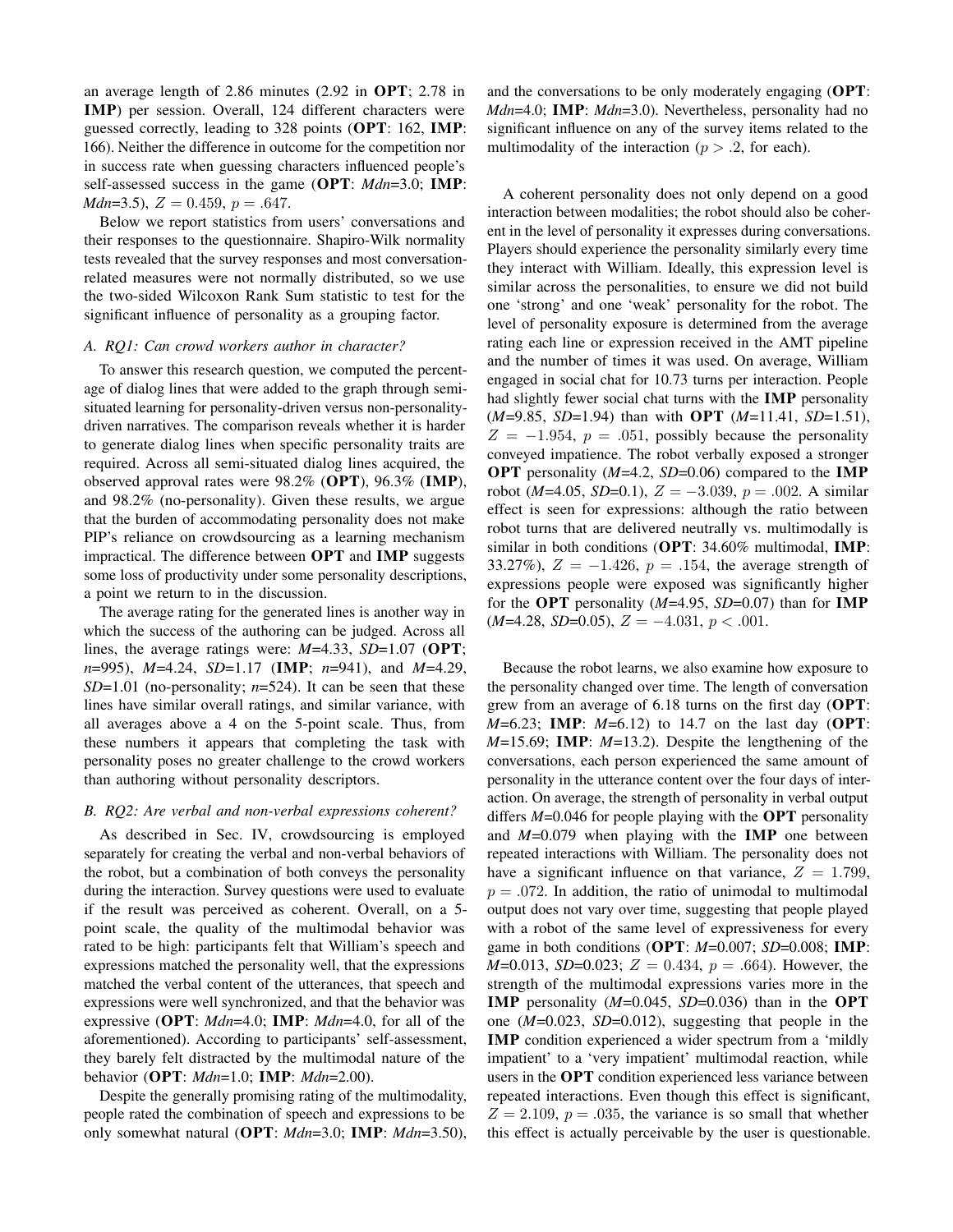

Fig. 3: Box plots for the Big 5 dimensions for William's personalities.The OPT personality is deemed significantly more agreeable and emotionally stable than IMP.

#### *C. RQ3: Are William's personalities distinct?*

Participants generally found William to be quite extroverted (OPT: *Mdn*=5.5; IMP: *Mdn*=5.5), reasonably conscientious (OPT: *Mdn*=5.0; IMP: *Mdn*=4.5), and open to experiences (OPT: *Mdn*=4.5; IMP: *Mdn*=4.25). Personality had no significant influence on these dimensions ( $p > 0.2$ , for each). However, participants rated the IMP robot to be significantly less agreeable (*Mdn*=2.5) than the friendly version (*Mdn*=5.5),  $Z = -3.716$ ,  $p < .001$ , and less emotionally stable (OPT: *Mdn*=5.5; **IMP**: *Mdn*=3.5),  $Z = -3.067$ ,  $p = .002$  (Fig. 3).

William's personality did not significantly influence the perception of his competence (OPT: *Mdn*=3; IMP: *Mdn*=4),  $Z = 1.105$ ,  $p = .269$  or human-likeness (**OPT**: *Mdn*=3; **IMP**: *Mdn*=2.5),  $Z = 0.706$ ,  $p = .48$ . However, participants in the IMP version rated the robot significantly less pleasant (*Mdn*=2) compared to participants playing with **OPT** (*Mdn*=4),  $Z = -3.621$ ,  $p < .001$ . Interestingly, the pleasantness of the robot did not significantly influence how much people enjoyed playing (OPT: *Mdn*=4; IMP: *Mdn*=4.5),  $Z = 0.426$ ,  $p = .67$ , or chatting with the character (OPT: *Mdn*=3; IMP: *Mdn*=4.5),  $Z = 0.902$ ,  $p = .367$ .

In the final questionnaire, participants were asked to describe William in three words. The descriptions assigned to the OPT and the IMP personality differ significantly in sentiment and valence: a sentiment analysis based on SentiWordNet [27] showed the words describing the OPT robot were more positive (*M*=0.43, *SD*=0.23) compared to the descriptions for the IMP personality (*M*=0.29, *SD*=0.26),  $Z = -2.168$ ,  $p = .030$ , while the descriptions for IMP were more negative (IMP: *M*=0.37, *SD*=0.31; OPT: *M*=0.13, *SD*=0.17),  $Z = 2.978$ ,  $p = .003$ . Similarly, based on [28], the valence of the words used to describe William with the OPT personality (*M*=6.78, *SD*=1.57) is significantly higher than for the **IMP** personality ( $M=4.96$ , *SD*=2.14),  $Z = -3.025$ ,  $p = .002$ , suggesting that people indeed rated the optimistic personality to be more pleasant than the impatient one.

#### VII. DISCUSSION AND FUTURE WORK

The purpose of this work is to understand if extensions to the PIP architecture can support the expression of personality. The results show that the crowd workers, the backbone of the semi-situated learning mechanism, can author and edit dialog behaviors about as successfully when they are required to do so for a specific personality as when they are not (RQ1). Results also show that the personality expressed by the dynamic recombination of the pipeline's output is perceived as coherent (RQ2) and distinct (RQ3) over time. While coherent and distinct, the personalities show some differences. In particular, OPT was slightly easier to author and was delivered more strongly and more often, but with less variability in degree of expression. These differences suggest some caution in generalizing the results to a broader personality range.

Personality does not only influence how the content of an utterance is phrased or what expressions are more likely to accompany an utterance. It also affects the general nature of the conversation. The optimistic William, for example, often asks users how they are doing or if they have weekend plans, while the quick-to-overreact personality opens the conversation with impatient comments. Given such differences, even though the robot is programmed to attempt to continue the current chat, it is possible that the conversational partner was less likely to respond with a line that allowed continuation in the latter case. In essence, we observe that the type of personality may have a strong impact on the nature, content, and length of the conversation. It is in the nature of a lighthearted personality to engage in chit chat, while it makes sense for an impatient personality to keep conversations brief.

The type of personality additionally influences how often, and how strong personality markers are exposed in a conversation. It seems more reasonable, for example, for an annoyed voice tone to be used after turns that triggered such a response than for the start of a conversation. In contrast, an optimistic person might be likely to start the conversation in a very cheerful way and thus with a very strong personality marker. We observe this effect when comparing the two types of personality chosen in our experiment – the OPT character would produce voice content and multimodal behavior that was more highly rated in personality, while the IMP personality had a significantly higher variance in the multimodal content between the interactions. It is difficult to predict and an interesting focus for future work to analyze how these differences transfer to a broader range of personalities.

Further, we note that while the crowd workers could successfully author for these personalities, the adjectives used to describe them were both strong and strongly opposed. It is unknown whether crowd workers would have the same degree of success were the adjectives more subtle, and equally uncertain whether the distinctness would be compromised if the contrast was less pronounced.

In the conversational observations made here, we evaluated the personality exposed in the language and in the multimodal presentation of this language separately, as they were learned via different uses of the crowd-sourcing pipeline. Potentially, however, the combination of language-based and multimodal personality has a different impact on the strength of personality that is experienced, repeatedly, in the situation. In addition,